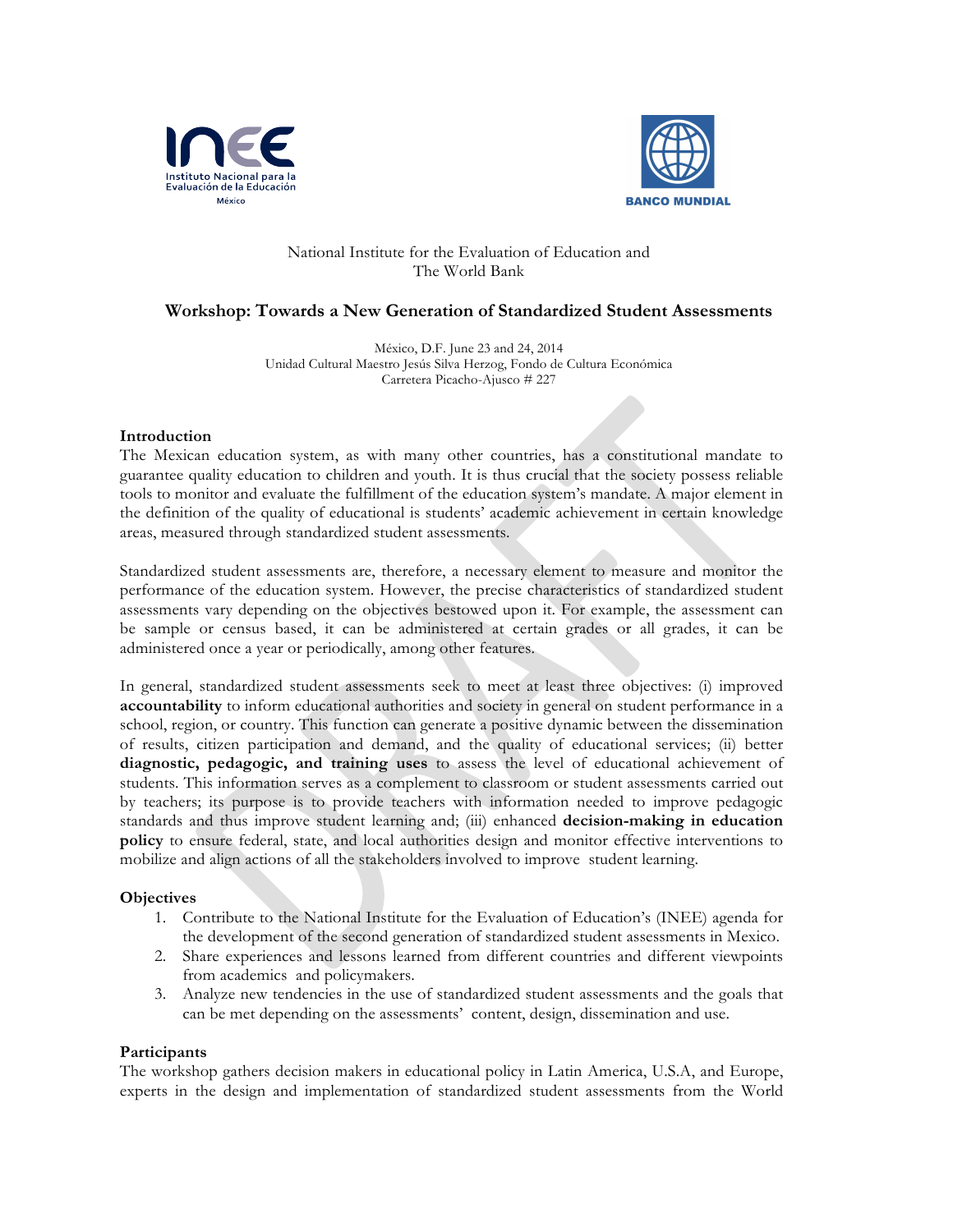



Bank, and renowned academics, along with authorities from the Secretariat of Public Education and the INEE in Mexico.

### **Format**

The workshop has a roundtable format to facilitate discussion; each session will have a moderator. Each session will begin with a 30-35 minute presentation by a specialist, followed by 5 minutes of commentary by the moderator, and a 40-minute open discussion between the members of the roundtable. The rest of the guests will participate passively and will be able to contribute with questions or comments if time allows.

The workshop has a duration of two days. The first day will begin with presentations by representatives from INEE and the World Bank where they will discuss the objectives of the workshop and set the context of the most recent changes regarding standardized student assessments in Mexico. Four sessions will follow, each addressing the experience of one country in the use of standardized student assessments. The first day will conclude with a session on the relationship between large-scale and classroom assessments. The second day will consist of five sessions where guests will hear the perspective of educational authorities on the use of results of standardized student assessments in the design and monitoring of educational policies. A proposed design of the second generation of standardized student assessments in Mexico will also be presented and discussed. The second day will conclude with a session on the future of standardized student assessments in Mexico and from an international perspective.

Sessions will be recorded and there will be simultaneous Spanish-English translation, however they will not be opened to the press.

| 8:30-9:00   | <b>Participant Registration</b>                                                    |
|-------------|------------------------------------------------------------------------------------|
| $9:00-9:40$ | Session 1: Welcome, context, and presentation of workshop objectives.              |
|             | Toward a New Generation of Standardized Student Assessments. The                   |
|             | objective of this session is to present the context and the objectives of the      |
|             | workshop. The participants will also address the main questions to be              |
|             | discussed. What has been the national and international experience regarding       |
|             | different practices in the use of standardized testing? What are the public policy |
|             | implications of these experiences? What are the main lessons that can be drawn     |
|             | from analyzing the experiences of different countries? Where do the new            |
|             | generations of standardized student assessments point to in the world? What        |
|             | effects can be foreseen from a new proposed design for Mexico?                     |
|             |                                                                                    |
|             | Welcoming remarks.                                                                 |
|             | Reema Nayar, Education Sector Manager for Latin America and the                    |
|             | Caribbean, World Bank (5 minutes).                                                 |
|             | Context and Workshop Objectives. Standardized student assessments<br>$\bullet$     |
|             | as part of the education evaluation agenda in Mexico.                              |

# **Monday, June 23, 2014**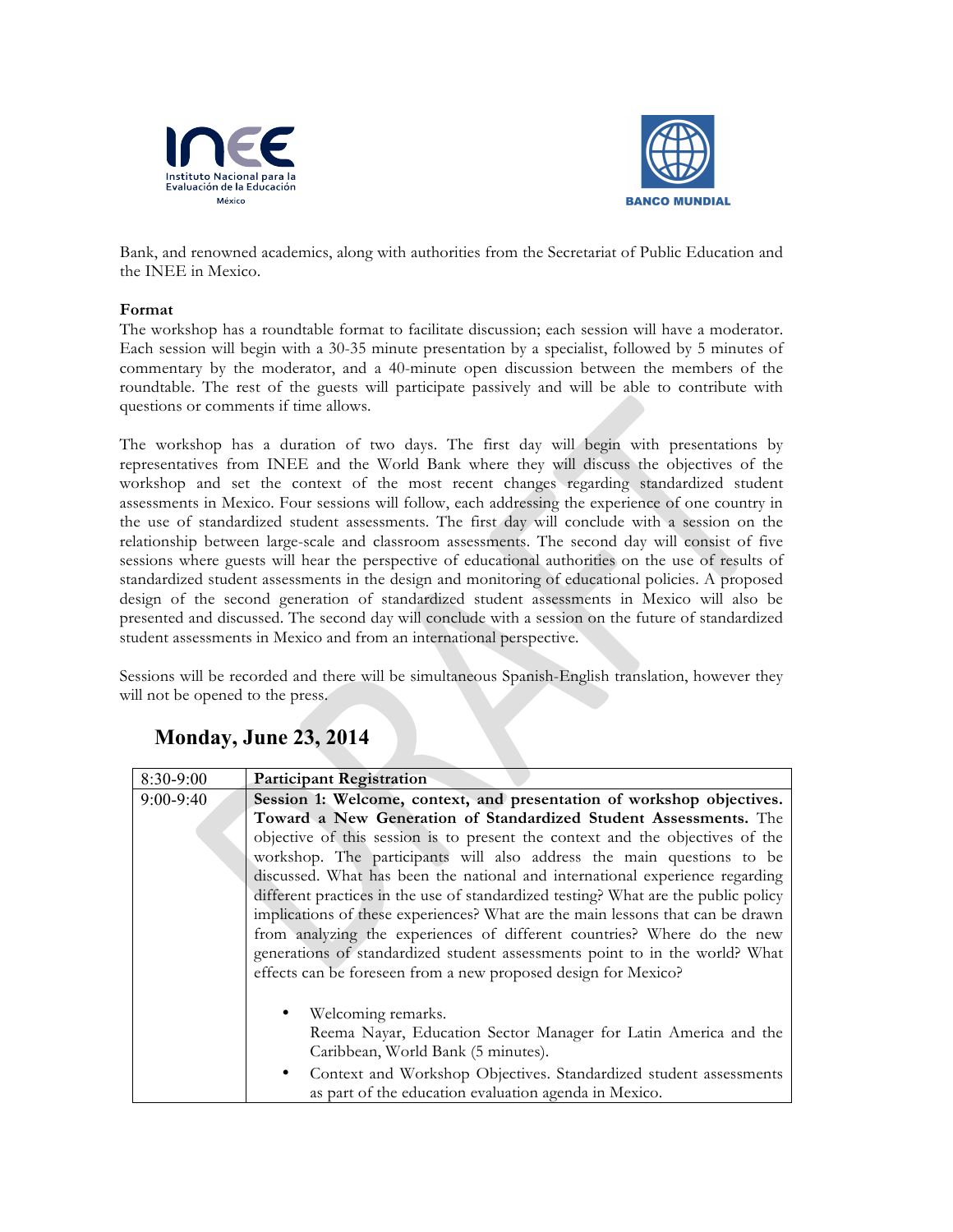



|              | Sylvia Schmelkes, Presidential Advisor of the Council Governing the               |
|--------------|-----------------------------------------------------------------------------------|
|              | National Institute for the Evaluation of Education (15 minutes).                  |
|              | A conceptual framework for the design and use of standardized                     |
|              | student assessments: an international perspective.                                |
|              | Marguerite Clarke, Senior Education Specialist, World Bank (20                    |
|              | minutes).                                                                         |
| $9:40-10:55$ | Session 2: The Brazilian experience: standardized student assessments             |
|              | as a tool for the application of the Basic Education Performance Index or         |
|              | Índice de Desenvolvimento da Educação Básica - IDEB. Brazil has used the          |
|              | results of standardized student assessments as an indicator to determine in part, |
|              | resource allocation among schools. This session will discuss the pros and cons    |
|              | of this policy and the possible effects that it has had on students learning      |
|              | outcomes in basic education.                                                      |
|              |                                                                                   |
|              | Moderator: Bernardo Naranjo.                                                      |
|              | Presentation: Francisco Soares (30 minutes).<br>٠                                 |
|              | Discussion (45 minutes).                                                          |
| 10:55-12:10  | Chilean experience. Improved results, greater<br>Session<br>$3:$ The              |
|              | accountability, and greater autonomy in school management. Chile has              |
|              | advanced in the school based management agenda in basic education, and the        |
|              | government has allowed greater autonomy in schools that show improved             |
|              | results in standardized tests (Sistema de Evaluación de la Calidad de Educación,  |
|              | SIMCE). This session will discuss the Chilean experience and the public policy    |
|              | implications of accountability based on standardized student assessments'         |
|              | results                                                                           |
|              |                                                                                   |
|              | Moderator: Carlos Mancera.                                                        |
|              | Presentation: Lorena Meckes (30 minutes).<br>$\bullet$                            |
|              | Discussion (45 minutes).<br>$\bullet$                                             |
| 12:10-12:30  | <b>Break</b>                                                                      |
| 12:30-13:45  | Session 4: The Danish experience. Metrics for an improved public                  |
|              | service delivery. Innovations in governance in various countries have             |
|              | incorporated business approaches to advance in the results agenda of various      |
|              | areas of public administration. Countries like Denmark have used standardized     |
|              | student assessments as metrics of governance to evaluate the quality of           |
|              | education. This session will discuss how results from standardized student        |
|              | assessments in Denmark are being used as a tool for dialogue to better align      |
|              | various stakeholders for improved learning.                                       |
|              |                                                                                   |
|              | Moderator: Mark Wilson.                                                           |
|              | Presentation: Jakob Wandall (30 minutes)                                          |
|              | Discussion (45 minutes).                                                          |
| 13:45-15:00  | Session 5: The United States of America experience. A national policy             |
|              | with variations in implementation and comparability across states. This           |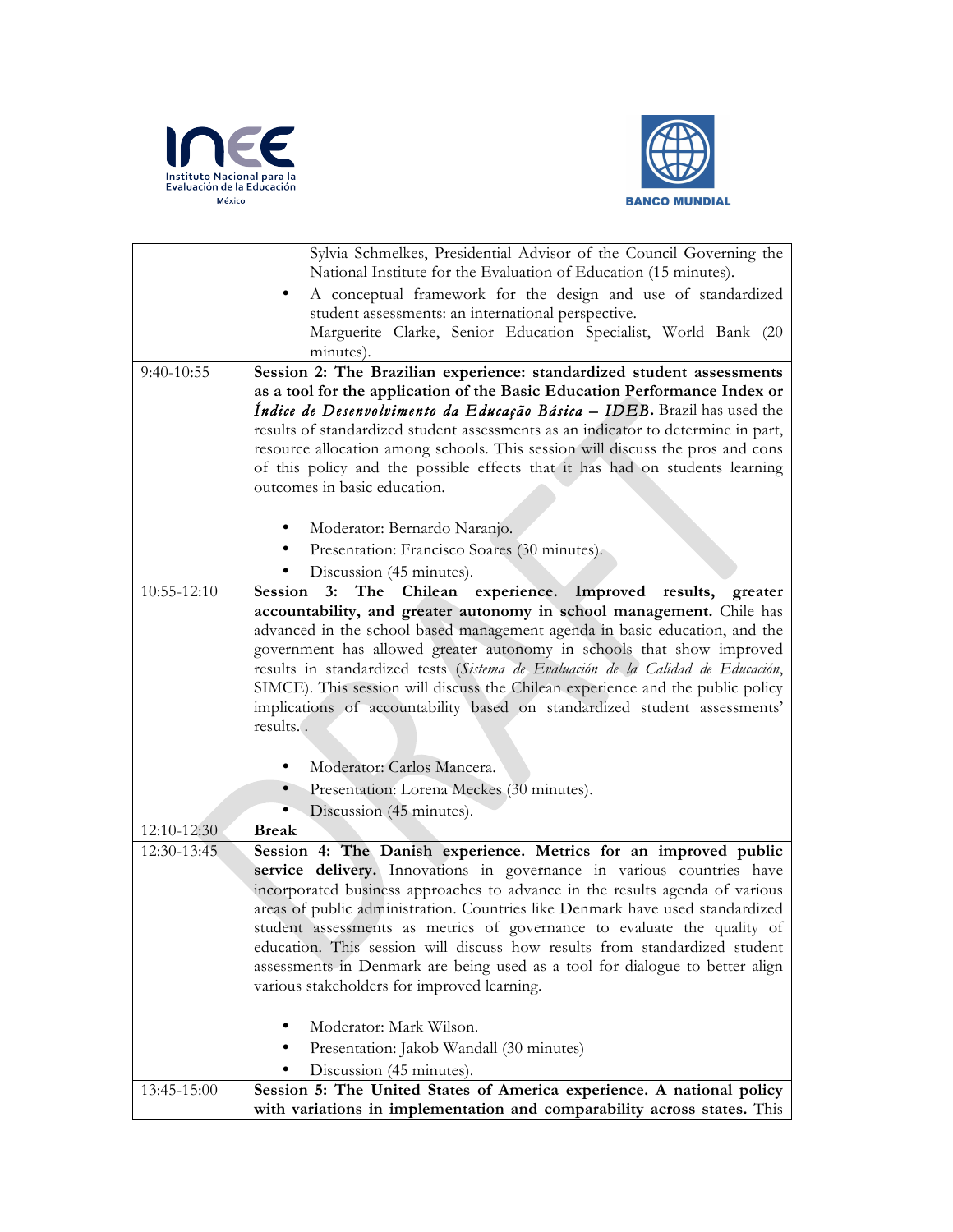



|             | session will discuss the experience of the United States in the use of<br>standardized testing and how results have allowed for comparability across<br>states in terms of improved educational attainment. The effects of public policy<br>have caused great controversy in the U.S. Lessons learned from this model and<br>recommendations for future designs will be discussed. |
|-------------|------------------------------------------------------------------------------------------------------------------------------------------------------------------------------------------------------------------------------------------------------------------------------------------------------------------------------------------------------------------------------------|
|             | Moderator: A.J. Visscher.<br>Presentation: Daniel Koretz (30 minutes).<br>٠<br>Discussion (45 minutes).                                                                                                                                                                                                                                                                            |
| 15:00-17:00 | Lunch. The Mexico vs. Croatia World Cup match will be broadcasted live.                                                                                                                                                                                                                                                                                                            |
| 17:00-18:15 | Session 6: Navigating between large-scale assessment and classroom                                                                                                                                                                                                                                                                                                                 |
|             | assessments.                                                                                                                                                                                                                                                                                                                                                                       |
|             | session will analyze the relationship between assessments and<br>This.                                                                                                                                                                                                                                                                                                             |
|             | accountability, a two-way flow of information that involves-from the                                                                                                                                                                                                                                                                                                               |
|             | classroom out into the system and from the system back into the classroom.                                                                                                                                                                                                                                                                                                         |
|             | The discussion will present the current dominant form of this relationship, and                                                                                                                                                                                                                                                                                                    |
|             | problems with this view. An alternative is then presented, showing how a                                                                                                                                                                                                                                                                                                           |
|             | useful relationship between the two can be built up from classroom level.                                                                                                                                                                                                                                                                                                          |
|             |                                                                                                                                                                                                                                                                                                                                                                                    |
|             | Moderator: Francisco Soares.                                                                                                                                                                                                                                                                                                                                                       |
|             | Presentation: Mark Wilson (30 minutes).                                                                                                                                                                                                                                                                                                                                            |
|             | Discussion (45 minutes).                                                                                                                                                                                                                                                                                                                                                           |
| 19:00       | A toast at the San Angel Inn                                                                                                                                                                                                                                                                                                                                                       |

# **Tuesday, June 24, 2014**

| $9:00 - 10:20$ | Session 7: Data-driven teaching and school management. This session will                        |
|----------------|-------------------------------------------------------------------------------------------------|
|                | focus on the knowledge and competencies that teachers and managers require                      |
|                | to improve learning, taking into account information derived from standardized                  |
|                | student assessments. Moreover, it will emphasize the importance of                              |
|                | standardized testing in providing appropriate feedback to various stakeholders                  |
|                | in the education system, complemented with other key inputs to drive better                     |
|                | results.                                                                                        |
|                |                                                                                                 |
|                | Moderator: Jakob Wandall.                                                                       |
|                | Presentation: AJ Visscher (35 minutes).                                                         |
|                | Discussion (45 minutes).                                                                        |
| 10:20-11:20    | Session 8: Use of standardized assessments in decision-making and for                           |
|                | informing educational policy.                                                                   |
|                | Presentation: Alba Martínez Olivé, Under-minister of Basic Education<br>$(20 \text{ minutes}).$ |
|                |                                                                                                 |
|                | Presentation: Rodolfo Tuirán Gonzalez, Under-minister of Upper<br>$\bullet$                     |
|                | Secondary Education. (20 minutes). (TBC)                                                        |
|                | Presentation: Enrique Del Val Blanco, Under-minister of planning and                            |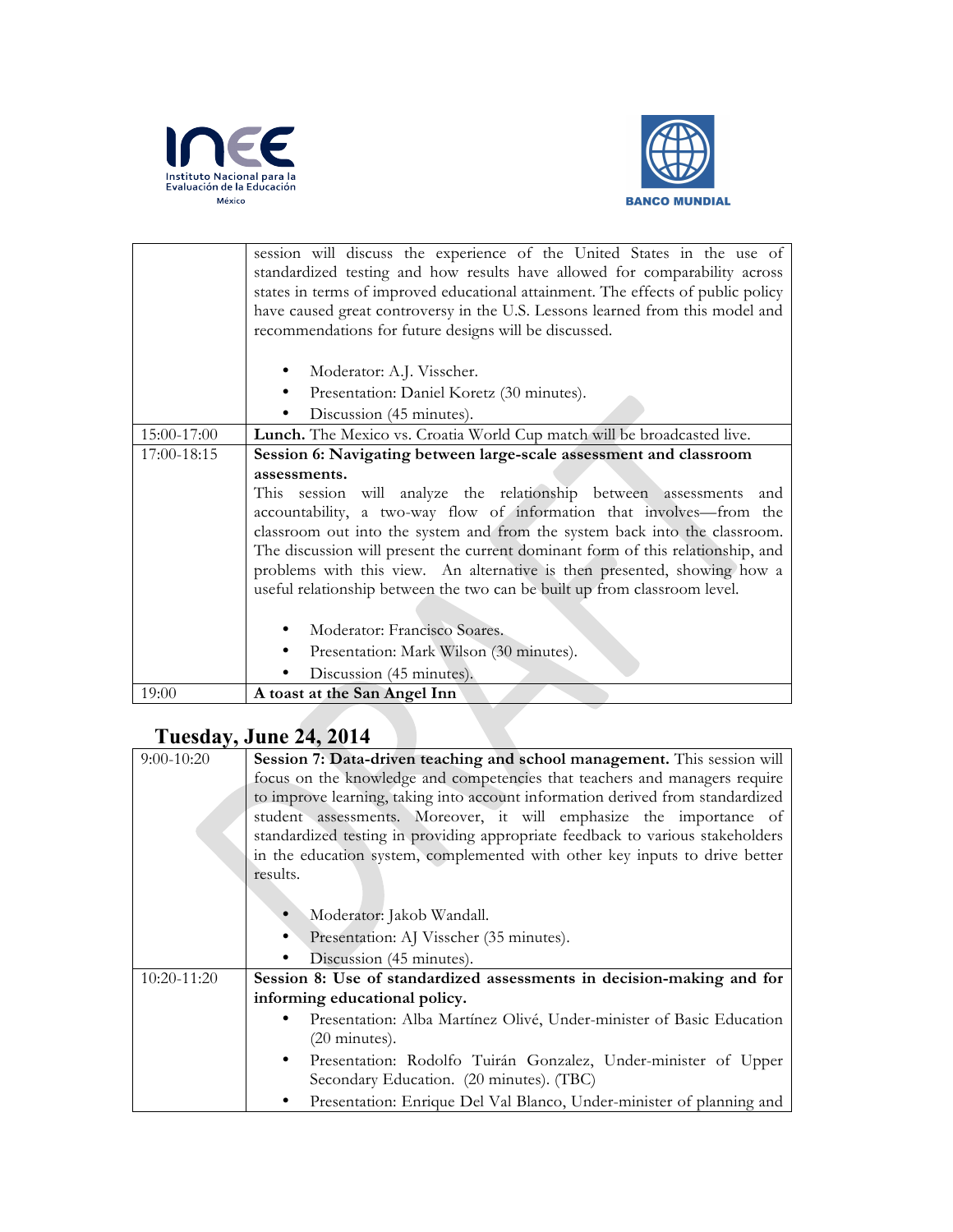



|               | Evaluation. (20 minutes). (TBC)                                                    |
|---------------|------------------------------------------------------------------------------------|
| 11:20-11:40   | <b>Break</b>                                                                       |
| 11:40-1:00    | Session 9: Proposed design for the second generation of standardized               |
|               | student assessments in Mexico. This session will present a proposed design         |
|               | for the second generation of standardized student assessments in Mexico.           |
|               | Details such as, grade levels to be assessed, the frequency with which the         |
|               | assessments will be administered, and the metrics used to measure progress,        |
|               | will be discussed. This last point refers to the priority that will be given to    |
|               | measuring according to the different levels of aptitude, to the value added, or to |
|               | the educational gains of the student through time. The reactions from experts      |
|               | will be used to evaluate the pros and cons of the proposal, and to sketch out      |
|               | the potential implications of the design.                                          |
|               |                                                                                    |
|               | Moderator: Rafael de Hoyos.                                                        |
|               | Presentation: Eduardo Backhoff (35 minutes).                                       |
|               | Discussion (45 minutes).                                                           |
| $1:00-3:00$   | Lunch                                                                              |
| $3:00-4:20$   | Roundtable<br>on the future of standardized student<br><b>Session</b><br>10:       |
|               | assessments. This session will open the debate on future tendencies in             |
|               | standardized student assessments in light of recent experiences.                   |
|               |                                                                                    |
|               | Moderator and presentation of subject: Daniel Koretz (20 minutes).                 |
|               | Discussion (60 minutes).                                                           |
| $4:20 - 5:20$ | Session 11: Closing remarks.                                                       |
|               | Sylvia Schmelkes and Reema Nayar (60 minutes).                                     |

## **Roundtable Participants:**

- 1. Alba Martínez Olivé, Under Secretary of Basic Education, SEP.
- 2. Rodolfo Tuirán Gutiérrez, Under Secretary of Upper Secondary Education, SEP.
- 3. Enrique Del Val Blanco, Under Secretary of Planning and Evaluation of Public Policies, SEP.
- 4. Sylvia Schmelkes, Presidential Advisor, INEE.
- 5. Eduardo Backhoff, Advisor, INEE.
- 6. Gilberto Guevara Niebla, Advisor, INEE.
- 7. Margarita Zorrilla Fierro, Advisor, INEE.
- 8. Teresa Bracho González, Advisor, INEE.
- 9. Daniel Hernández Franco, Advisor to the Under Secretary of Upper Secondary Education, SEP.
- 10. Ana María Aceves Estrada, General Director of Evaluation, SEP.
- 11. Daniel Koretz, Expert on Education and Standardized Student Assessments, Harvard University, U.S.A..
- 12. A.J. Visscher, Education Expert, University of Twente, Netherlands.